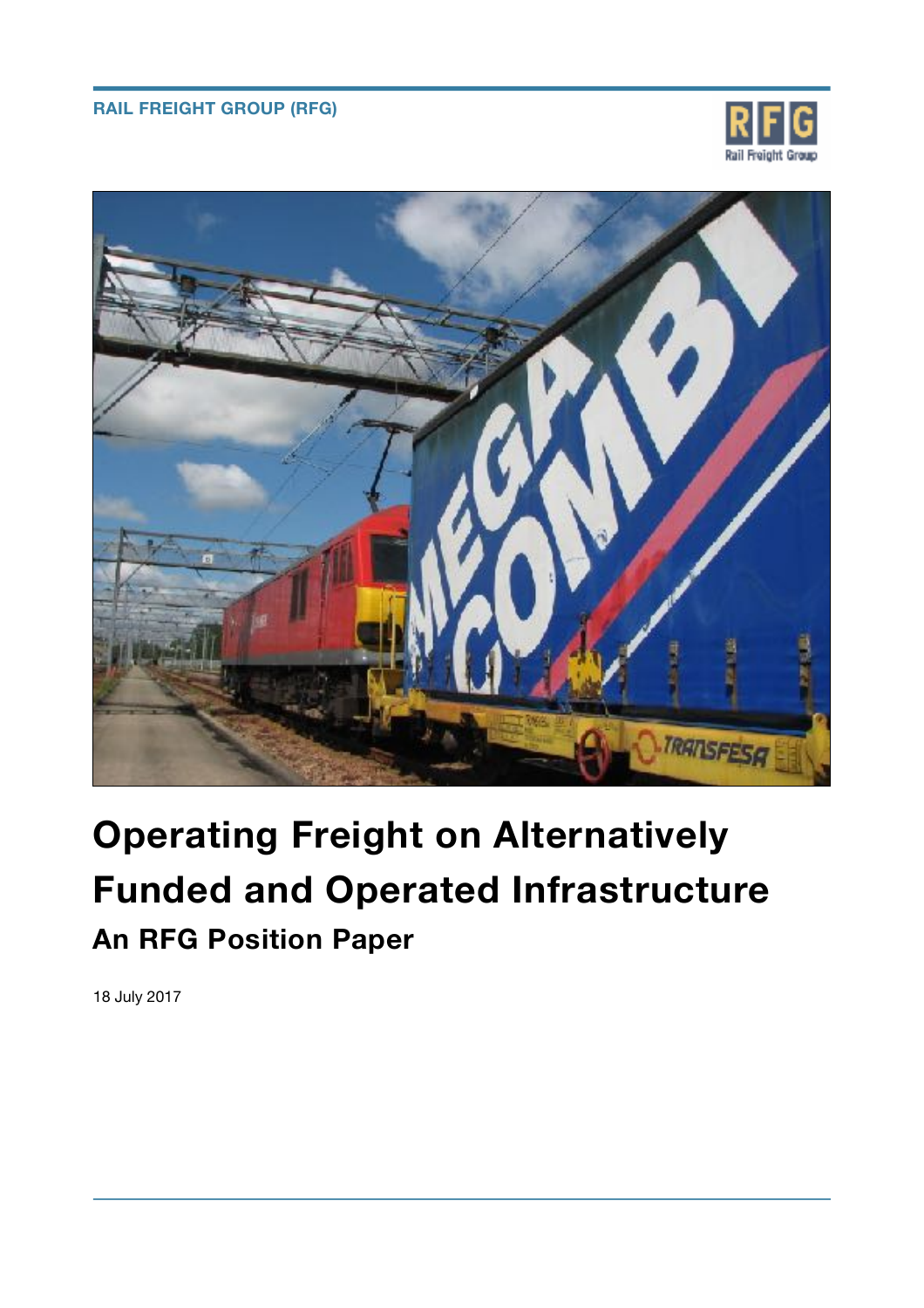Government and Network Rail are keen to encourage third party investment into rail infrastructure, and are actively looking at options which will enable this. This could include simple projects such as new stations or other facilities, smaller projects such as flyovers, new technology and even full route reopening such as East – West and the Wisbech branch.

The rail freight sector has in some respects led the way for privately funded infrastructure, with investment in new ports, terminals and locomotives and wagons. There are several proposals for new strategic rail freight interchanges in active development, and co-funding of Network Rail infrastructure investments at some locations.

Yet there are also challenges. The experience of operating freight on HS1, a privately owned concession, highlights the differences in operation, charging and regulation which can arise and which can be barriers to use. Although good progress has been made with HS1, the lessons learnt can be helpful in considering how best to approach freight within alternatively funded and operated infrastructure.

Our key points are:

#### **A Presumption of Freight Use**

All too often freight is an afterthought in project development, or worse, it is assumed that freight will not operate or can be re-routed away. Including freight as a key part of the scope is therefore imperative, considering both existing rights, and the capacity for growth. Even for new stations, the changes to passenger services can and do impact on freight and must be considered.

There must be an agreed position on freight use which is debated and consulted from the outset with all parties. **For new infrastructure there must be a presumption of freight use.**

#### **Operation as part of the National Rail Network**

Particularly for new and reopened rail lines, different operational models are being considered, including the provision of passenger rail services. For freight, it is likely that any service will not be wholly captive to the route, but will continue to destinations elsewhere on the national rail network. **To facilitate seamless journeys it is therefore essential that freight capacity and operation is managed holistically through Network Rail's system operator function**. This should include aligning freight capacity in timetabling, providing a coherent framework for engineering access for freight and managing day to day operations to ensure good performance.